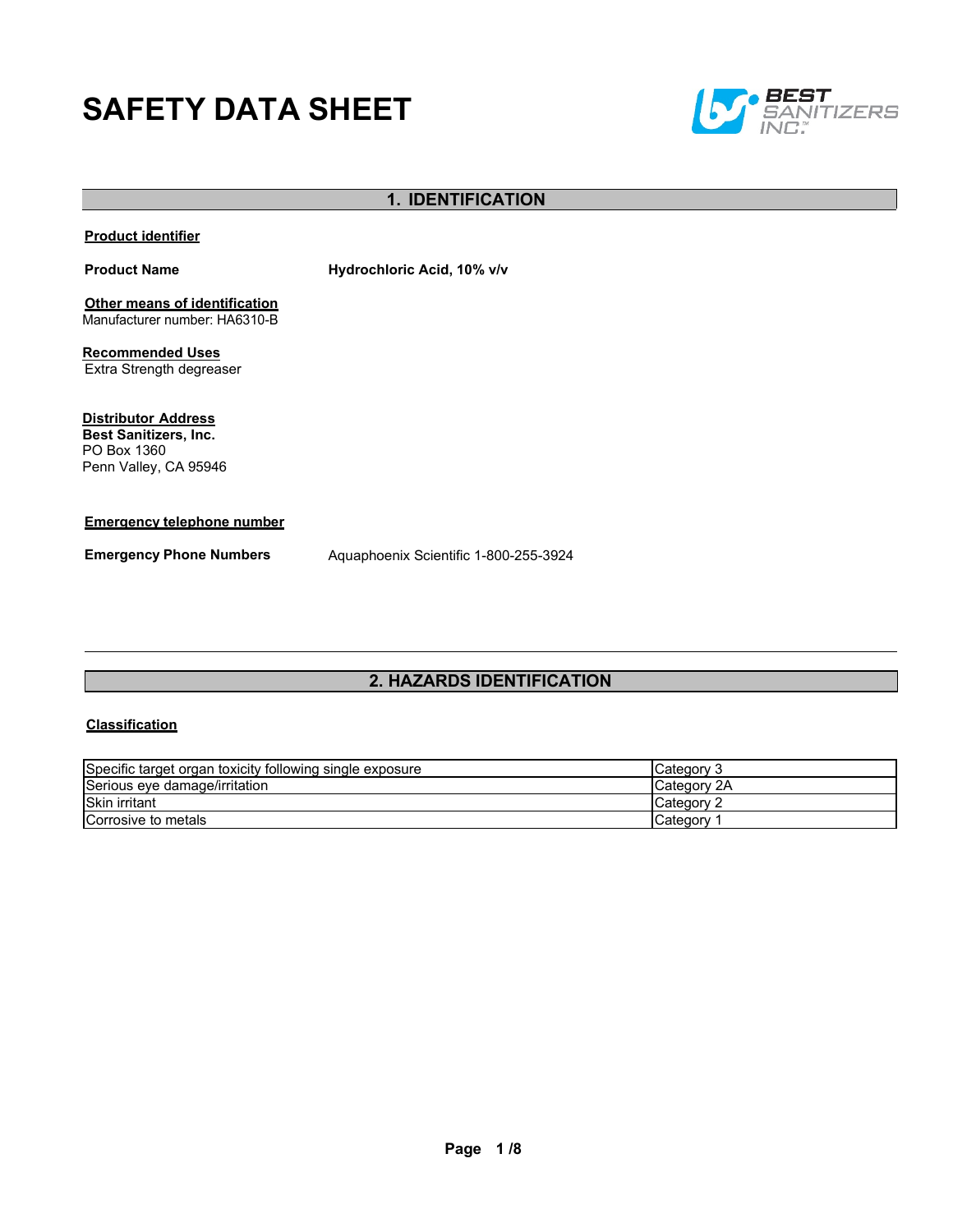

Do not eat, drink or smoke when using this product.

Avoid breathing dust/fume/gas/mist/vapors/spray.

Use only outdoors or in a well-ventilated area.

Keep only in original container.

#### **Precautionary Statements - Response**

F ON SKIN (or hair): Remove/Takeoff immediately all contaminated clothing. If skin irritation occurs: Get medical attention. IF IN EYES: Rinse cautiously with water for several minutes. Remove contact lenses, if present and easy to do. Continue rinsing. IF SWALLOWED: Rinse mouth. DO NOT induce vomiting. Call a POISON CENTER or doctor if you feel unwell. IF INHALED: Remove victim to fresh air and keep at rest in a position comfortable for breathing.

Specific treatment (see Section 4).

# **Precautionary Statements - Storage**

In case of fire: Use media appropriate for extinction. Store locked up. Store in a well-ventilated place. Store in corrosive resistant stainless steel container with a resistant inner liner.

#### **Precautionary Statements - Disposal**

Dispose of contents/container according to local, regional, national, territorial, provincial, and international regulation.

#### **Hazards not otherwise classified (HNOC)**

None.

#### **Other Information**

No ingredients of Unknown Acute Toxicity.

# **3. COMPOSITION/INFORMATION ON INGREDIENTS**

| <b>Chemical Name</b>          | <b>CAS No.</b> | Weight %              | <b>Trade Secret</b> |
|-------------------------------|----------------|-----------------------|---------------------|
| <b>Hydrochloric Acid, ACS</b> | 7647-01-0      | $\overline{A}$<br>1.8 |                     |
| Water                         | 7732-18-5      | 88.2                  |                     |

\* The exact percentage (concentration) of composition has been withheld as a trade secret.

# **4. FIRST AID MEASURES**

# **First aid measures**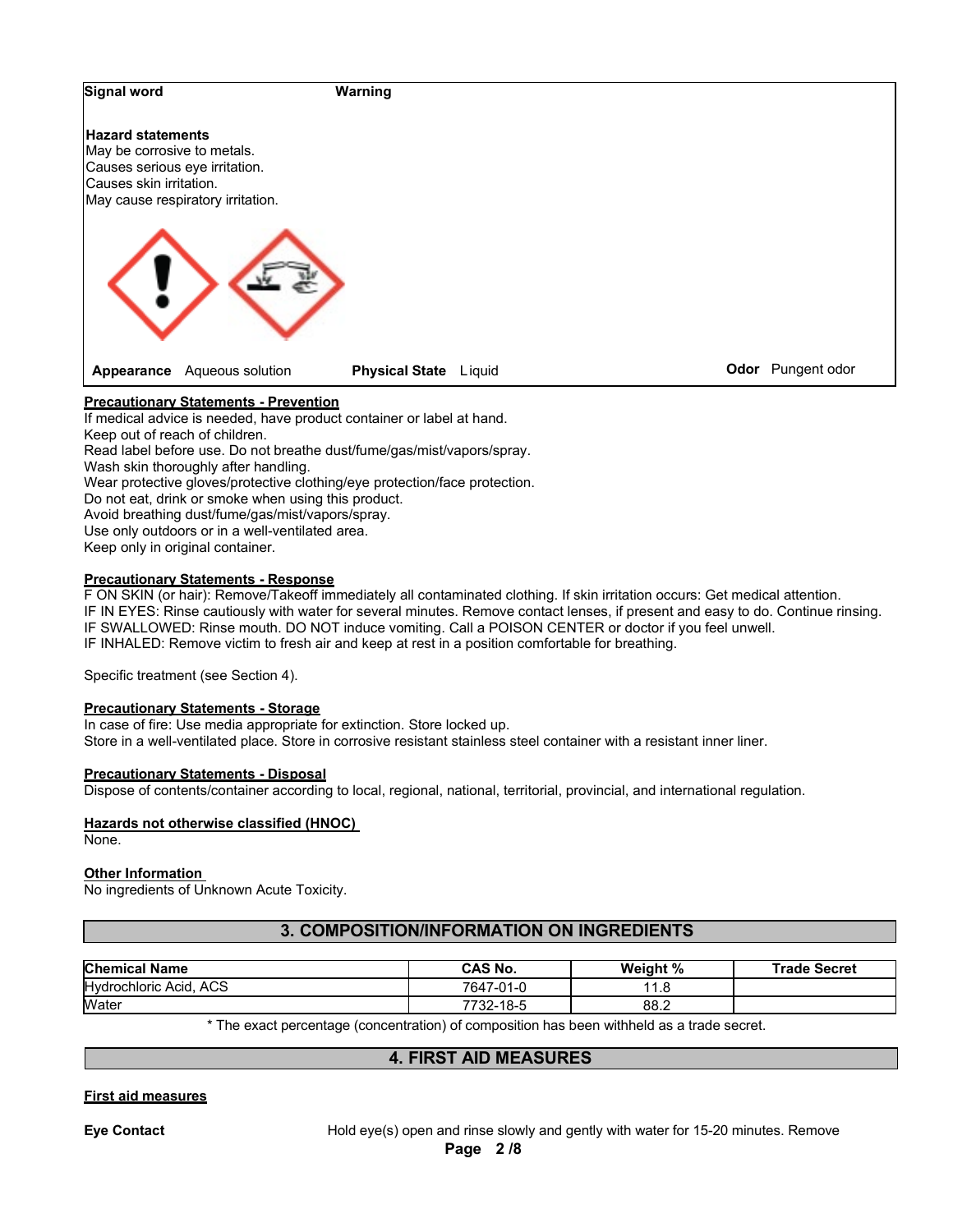|                     | contact lenses, if present, after first 5 minutes, then continue rinsing eye(s). Get medical<br>advice/attention.                                                        |
|---------------------|--------------------------------------------------------------------------------------------------------------------------------------------------------------------------|
| <b>Skin Contact</b> | Wash affected area with soap and water. Rinse/flush exposed skin gently using water for 15-<br>20 minutes. Get medical attention if irritation persists or if concerned. |
| <b>Inhalation</b>   | Remove to fresh air. Seek immediate medical attention if discomfort or irritation persists.                                                                              |
| Ingestion           | Rinse mouth thoroughly. Do NOT induce vomiting.                                                                                                                          |
|                     | Drink sips of water.                                                                                                                                                     |
|                     | Seek medical attention if irritation, discomfort or vomiting persists.                                                                                                   |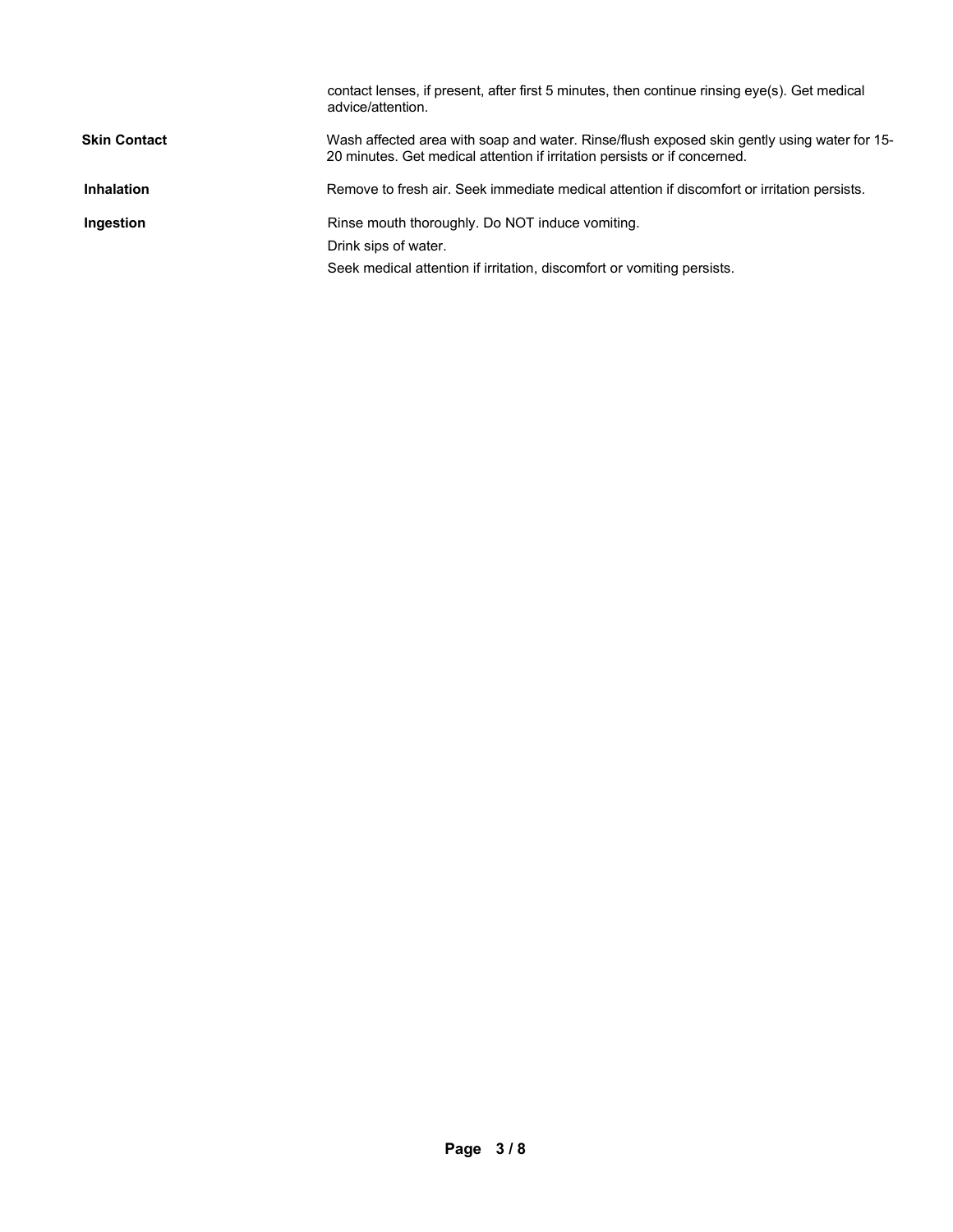# **Most important symptoms and effects, both acute and delayed**

# **Most Important Symptoms and Effects**

Inhalation may cause irritation to nose and upper respiratory tract, ulceration, coughing, chest tightness and shortness of breath. Higher concentrations cause tachypnoea, pulmonary edema and suffocation. Ingestion may cause corrosion of lips, mouth, esophagus and stomach, dysphagia and vomiting. Pain, eye, ulceration, conjunctival irritation, cataracts and glaucoma may occur following eye exposure. Erythema and skin irritation, as well as chemical burns to skin and mucous membranes may arise following skin exposure. Potential sequelae following ingestion of hydrochloric acid include perforation, scarring of the esophagus or stomach obstruction. In some cases, RADS may develop. Respiratory symptoms may take up to 36 hours to develop.

#### **Indication of any immediate medical attention and special treatment needed**

If seeking medical attention, provide SDS document to physician.

# **5. FIRE-FIGHTING MEASURES**

# **Suitable Extinguishing Media**

If in laboratory setting, follow laboratory fire suppression procedures. Use appropriate suppression agents for adjacent combustible materials or sources of ignition.

# **Unsuitable Extinguishing Media**

None.

# **Specific Hazards Arising from the Chemical**

Combustion products may include carbon oxides or other toxic vapors. Hydrogen chloride gas.

# **Protective equipment and precautions for firefighters**

As in any fire, wear self-contained breathing apparatus pressure-demand, MSHA/NIOSH (approved or equivalent) and full protective gear. Thermal decomposition can produce poisoning chlorine. Hydrochloric acid reacts also with many organic materials with liberation of heat.

# **6. ACCIDENTAL RELEASE MEASURES**

# **Personal precautions, protective equipment and emergency procedures**

| <b>Personal Precautions</b>                          | Use personal protection recommended in Section 8. Ensure adequate ventilation,<br>especially in confined areas. Keep unprotected persons away. Keep away from ignition<br>sources. Protect from heat. Contained spilled material by diking or using inert absorbent.                                                                                                                                                                                                         |  |  |
|------------------------------------------------------|------------------------------------------------------------------------------------------------------------------------------------------------------------------------------------------------------------------------------------------------------------------------------------------------------------------------------------------------------------------------------------------------------------------------------------------------------------------------------|--|--|
| <b>Environmental precautions</b>                     |                                                                                                                                                                                                                                                                                                                                                                                                                                                                              |  |  |
| <b>Environmental Precautions</b>                     | Prevent entry into waterways, sewers, basements or confined areas. See Section<br>12 for additional ecological information.                                                                                                                                                                                                                                                                                                                                                  |  |  |
| Methods and material for containment and cleaning up |                                                                                                                                                                                                                                                                                                                                                                                                                                                                              |  |  |
| <b>Methods for Containment</b>                       | Prevent further leakage or spillage if safe to do so. Contain and collect spillage with non-<br>combustible absorbent material, (e.g. sand, earth, diatomaceous earth, vermiculite) and<br>place in container for disposal according to local/national regulations (See Section 13).                                                                                                                                                                                         |  |  |
| <b>Methods for Cleaning Up</b>                       | Use clean non-sparking tools to collect absorbed material. May be ignited by friction, heat,<br>sparks or flames. Collect spillage. Soak up with inert absorbent material. Sweep up and<br>shovel into suitable containers for disposal. Following product recovery, flush area with<br>water. Place in properly labeled containers. If in a laboratory setting, follow Chemical<br>Hygiene Plan procedures.                                                                 |  |  |
|                                                      | 7. HANDLING AND STORAGE                                                                                                                                                                                                                                                                                                                                                                                                                                                      |  |  |
| <b>Precautions for safe handling</b>                 |                                                                                                                                                                                                                                                                                                                                                                                                                                                                              |  |  |
| <b>Handling</b>                                      | Prevent formation of aerosols. If opening metal containers, use non-sparking tools because<br>of the possiblilty of hydrogen gas being present. Wash hands after handling. Avoid contact<br>with skin, eyes and clothing. Do not eat, drink or smoke when using this product. Use<br>personal protection recommended in Section 8. When handling hydrochloric acid avoid<br>contact with metals and organic matters. Never use hot water and never add water to the<br>acid! |  |  |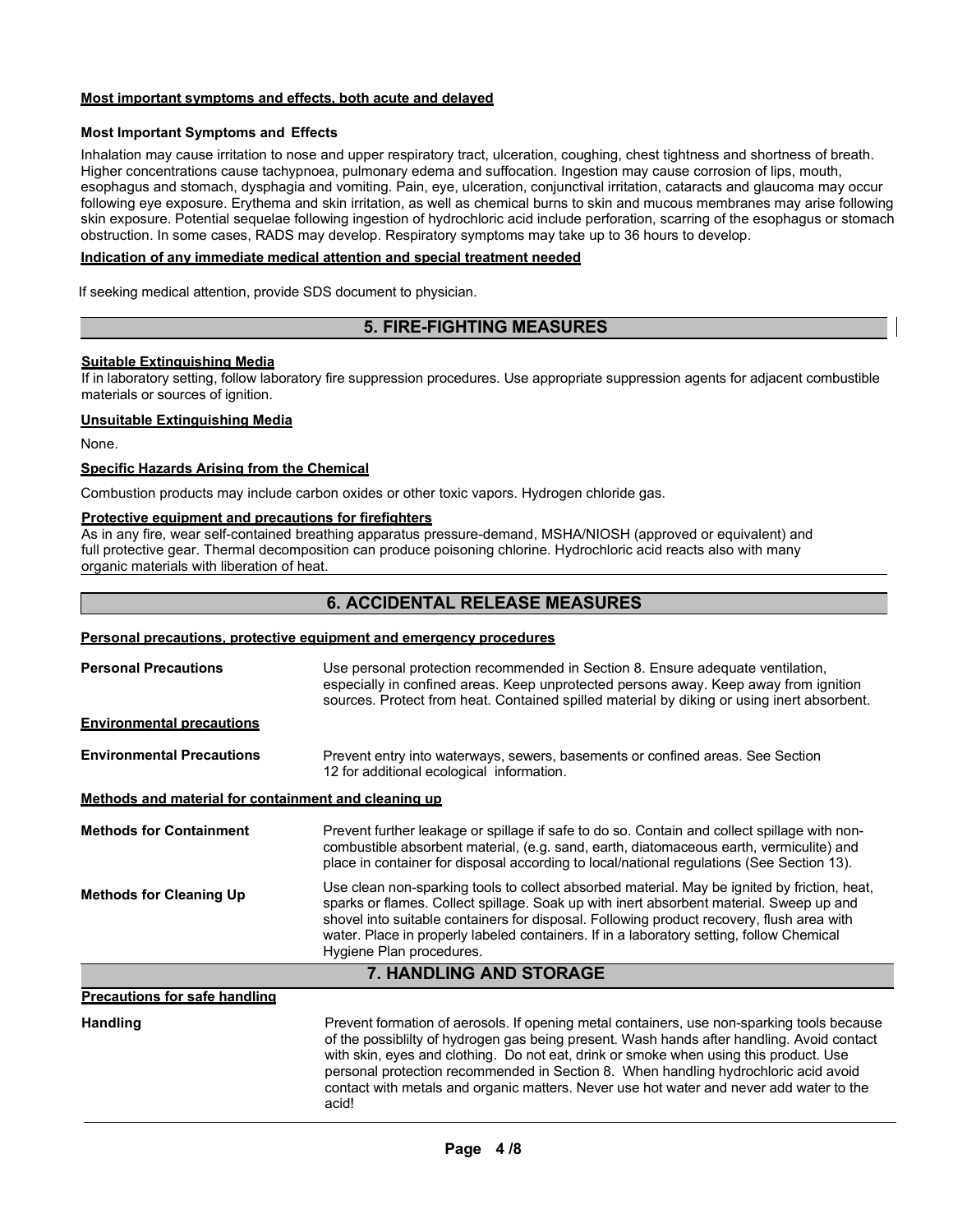#### **Conditions for safe storage, including any incompatibilities**

**Storage Conditions/ Incompatible materials** Keep Containers tightly closed in a dry, cool and well-ventilated place. Avoid storage near extreme heat, ignition sources or open flame. Keep away from foodstuffs. Store away from oxidizing agents. Protect from freezing and physical damage. Containers for hydrochloric acid must be made from corrosion resistant materials: glass, polyethylene, polypropylene, polyvinyl chloride, carbon steel lined with rubber or ebonite.

# **8. EXPOSURE CONTROLS/PERSONAL PROTECTION**

# **Control parameters**

# **Exposure Guidelines**

| <b>Chemical Name</b>                  | <b>ACGIH TLV</b> | <b>OSHA PEL</b>     | <b>NIOSH IDLH</b>               |
|---------------------------------------|------------------|---------------------|---------------------------------|
| <b>Hydrochloric Acid</b><br>7647-01-0 | 2 ppm Ceiling    | TWA 7 mg/m3 Ceiling | 5 ppm Ceiling<br>mq/m3 Ceiling. |

*ACGIH TLV: American Conference of Governmental Industrial Hygienists - Threshold Limit Value. OSHA PEL: Occupational Safety and Health Administration - Permissible Exposure Limits. NIOSH IDLH: Immediately Dangerous to Life or Health.*

#### **Appropriate engineering controls**

**Engineering Controls** Emergency eyewash fountains and safety showers should be available in the immediate vicinity of use/handling. Provide exhaust ventilation or other engineering controls to keep the airborne concentrations of vapor or mists below the applicable workplace exposure limits.

#### **Individual protection measures, such as personal protective equipment**

| <b>Eye/Face Protection</b>      | Wear safety glasses with side shields (or goggles).                                                                                                                                                                                                                                                                                                                                                                                                                         |
|---------------------------------|-----------------------------------------------------------------------------------------------------------------------------------------------------------------------------------------------------------------------------------------------------------------------------------------------------------------------------------------------------------------------------------------------------------------------------------------------------------------------------|
| <b>Skin and Body Protection</b> | Wear impermeable and resistant to the product substance preparation protective gloves.<br>Selection of glove material on consideration of the penetration times, rates of diffusion and<br>degradation.                                                                                                                                                                                                                                                                     |
| <b>Respiratory Protection</b>   | If exposure limits are exceeded or irritation is experienced, NIOSH/MSHA approved<br>respiratory protection should be worn. Positive-pressure supplied air respirators may be<br>required for high airborne contaminant concentrations. Respiratory protection must be<br>provided in accordance with current local regulations.                                                                                                                                            |
| <b>Hygiene Measures</b>         | The usual precautionary measures are to be adhereed to when handling chemicals. Keep<br>away from food, beverages and feed sources. Immediately remove all soiled and contaminated<br>clothing. Wash face, hands and any exposed skin thoroughly after handling. Wash<br>contaminated clothing and shoes before reuse. Do not Eat, Drink or Smoke when using this<br>product. Do not inhale gases/fumes/dust/mist/vapors/aerosols. Avoid contact with the eyes<br>and skin. |

# **9. PHYSICAL AND CHEMICAL PROPERTIES**

# **Physical and Chemical Properties**

| Formula                                                        | See Section 3                                                    |                                                         |                                       |
|----------------------------------------------------------------|------------------------------------------------------------------|---------------------------------------------------------|---------------------------------------|
| <b>Physical State</b><br>Appearance<br>Color<br>Property<br>pH | Liquid<br>Aqueous solution<br>Clear<br><b>Values</b><br>$\leq 1$ | Odor<br><b>Odor Threshold</b><br><b>Remarks/ Method</b> | Pungent odor<br>$0.3 - 14.9$ mg/m $3$ |
| <b>Melting/freezing point</b>                                  | $-17.14^{\circ}$ C                                               | None known                                              |                                       |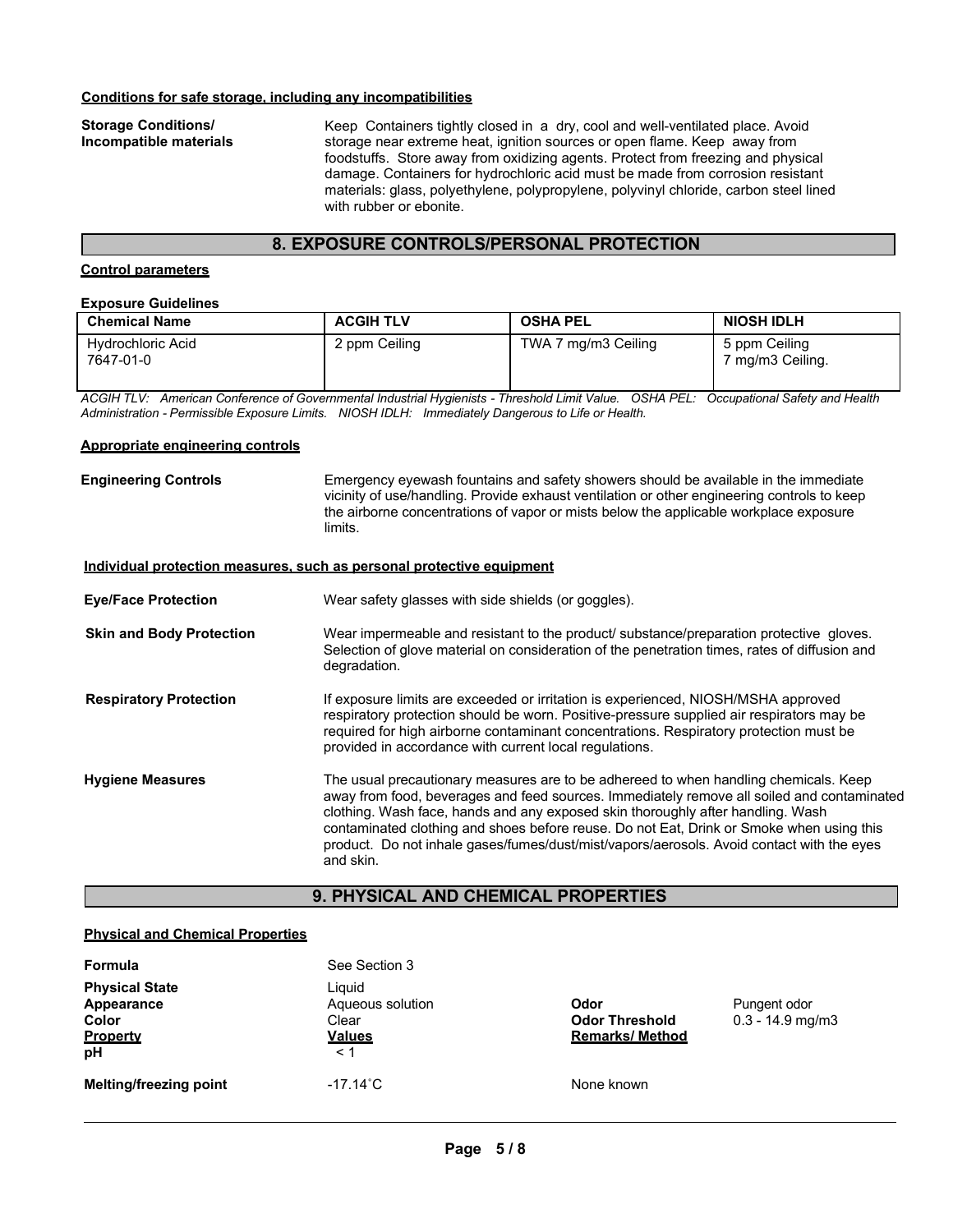| Boiling point / boiling range     | No information available. | None known |
|-----------------------------------|---------------------------|------------|
| <b>Flash Point</b>                | Not applicable            | N/A        |
| <b>Evaporation rate</b>           | > 1.00                    | None known |
| Flammability (solid, gas)         | Noncombustible            | None known |
| <b>Flammability Limits in Air</b> |                           |            |
| <b>Upper flammability limit</b>   | Nonexplosive              | None known |
| Lower flammability limit          | Nonexplosive              | None known |
| Vapor pressure                    | No data available         | None known |
| Vapor density                     | No data available         | None known |
| <b>Specific Gravity</b>           | Not determined            | None known |
| <b>Water Solubility</b>           | Soluble in water.         | None known |
| Solubility in other solvents      | No data available         | None known |
| <b>Partition coefficient:</b>     | No data available         | None known |
| <b>Autoignition temperature</b>   | No data available         | None known |
| <b>Decomposition temperature</b>  | No data available         | None known |
| <b>Kinematic viscosity</b>        | No data available         | None known |
| <b>Dynamic viscosity</b>          | No data available         | None known |

# **10. STABILITY AND REACTIVITY**

# **Reactivity**

Reacts violently with bases and is corrosive.

# **Chemical stability**

No decompostion if used and stored according to specifications.

#### **Possibility of Hazardous Reactions**

Reacts violently with oxidants forming toxic gas (chlorine). Attacks many metals in the presence of water forming flammable/explosive gas (hydrogen).

# **Conditions to avoid**

Excess heat. Incompatible products.

#### **Incompatible materials**

Metal oxides, formaldehyde. Strong bases. Most metals. Strong oxidizing agents. Reducing agents. Alkalis, cyanides, sulfides. Sulfites.

# **Hazardous Decomposition Products**

Carbon oxides (CO, CO2). Fumes of hydrogen chloride and hydrogen in contact with metals. Oxides of carbon.

| <b>11. TOXICOLOGICAL INFORMATION</b> |                          |  |  |
|--------------------------------------|--------------------------|--|--|
| <b>Inhalation</b>                    | Hydrochloric acid        |  |  |
| Information on toxicological effects |                          |  |  |
| Sensitization                        | No Information Available |  |  |
| Germ cell mutagenicity               | No Information Available |  |  |
| Carcinogenicity                      | IARC: Group 3            |  |  |
| Reproductive toxicity                | No Information Available |  |  |

# **12. Ecological Data**

# **Ecotoxicity**

None.

#### **Persistence and Degradability** Readily Biodegradable.

**Bioaccumulation** Not Bioaccumulative.

# **Mobility**

Aqueous solution has high mobility in soil.

# **Other adverse effects**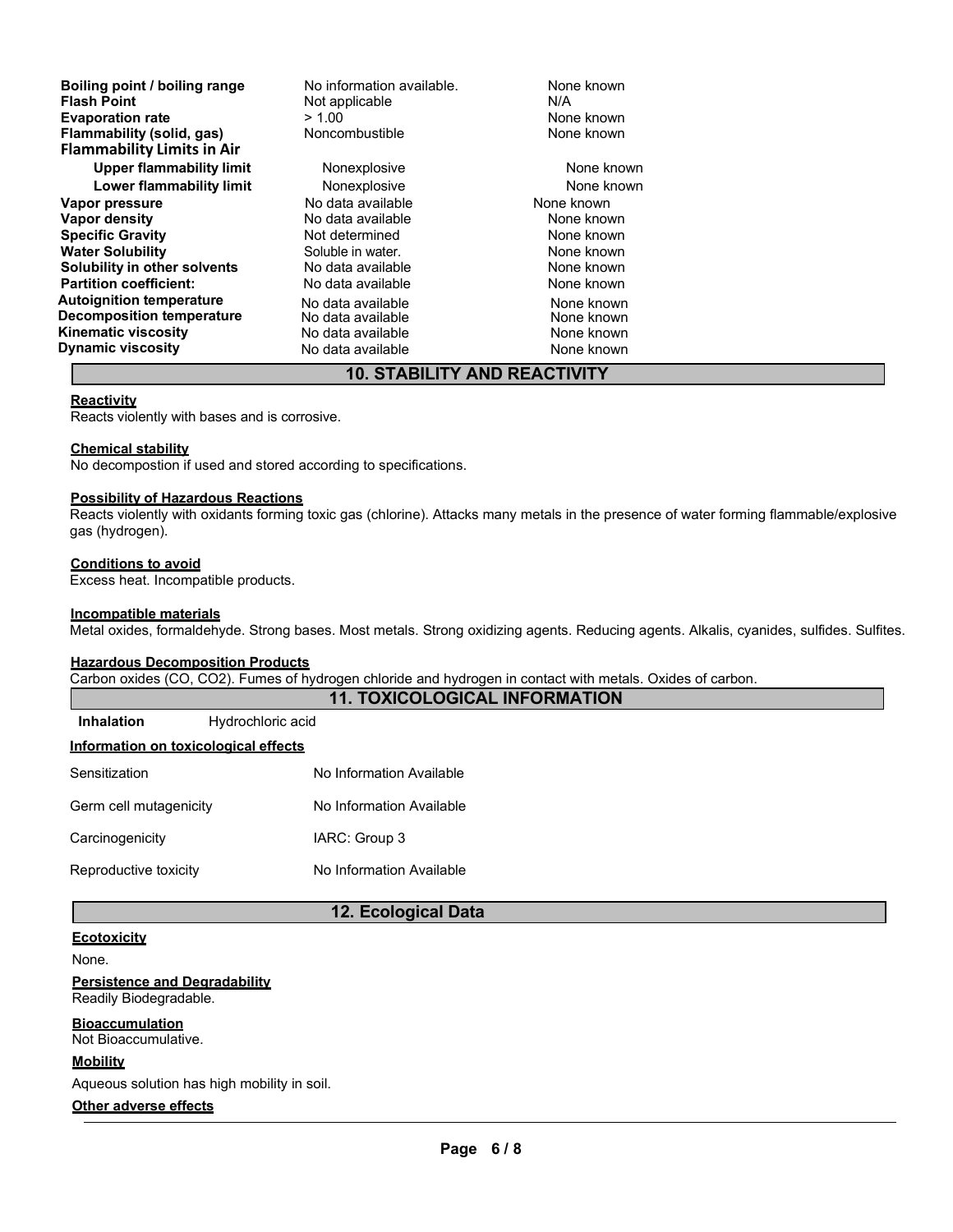# **13. DISPOSAL CONSIDERATIONS**

# **Disposal methods**

**Disposal of wastes** Cover spill with soda ash or calcium carbonate. Mix and add water to form slurry. Decant to drain. Treat the solid residue as normal refuse. All chemical waste generators must determine whether a discarded chemical is classified as hazardous waste. Disposal should be in accordance with applicable regional, national and local laws and regulations. Do not dispose together with household garbage.

# **14. TRANSPORT INFORMATION**

# **DOT**

**UN ID Number UN proper shipping name Hazard Class Packing Group**

UN1789 HYDROCHLORIC ACID 8 II

# **15. REGULATORY INFORMATION**

# **Chemical Inventories**

**TSCA** Complies

**DSL/NDSL** Complies **TSCA** - United States Toxic Substances Control Act Section 8(b) Inventory **DSL/NDSL** - Canadian Domestic Substances List/Non-Domestic Substances List

# **U.S. Federal Regulations**

## **SARA 313**

Section 313 of Title III of the Superfund Amendments and Reauthorization of 1986 (SARA). 7647-01-0 Hydrochloric Acid.

#### **SARA 311/312 Hazard Categories**

**Acute Health Hazard** Yes

# **CERCLA**

7647-01-0 Hydrochloric Acid 5000

# **US State Regulations**

#### **California Proposition 65**

None of the ingredients is listed.

# **16. OTHER INFORMATION**

| <b>NFPA</b><br><b>HMIS</b> | <b>Health Hazard</b> 2<br><b>Health Hazard</b> 2 |                      | <b>Flammability</b><br><b>Flammability</b> 0 | 0 | Instability<br>- 1<br><b>Physical Hazard</b> | <b>Physical &amp; Chemical Properties</b><br>None<br>Personal Protection X |
|----------------------------|--------------------------------------------------|----------------------|----------------------------------------------|---|----------------------------------------------|----------------------------------------------------------------------------|
| <b>Prepared By</b>         |                                                  |                      | Technical Department                         |   |                                              |                                                                            |
|                            | <b>Preparation/Revision Date</b>                 |                      | January 4, 2022                              |   |                                              |                                                                            |
| <b>Version</b>             |                                                  |                      | 4                                            |   |                                              |                                                                            |
| <b>Revision Note</b>       |                                                  | <b>Annual Review</b> |                                              |   |                                              |                                                                            |